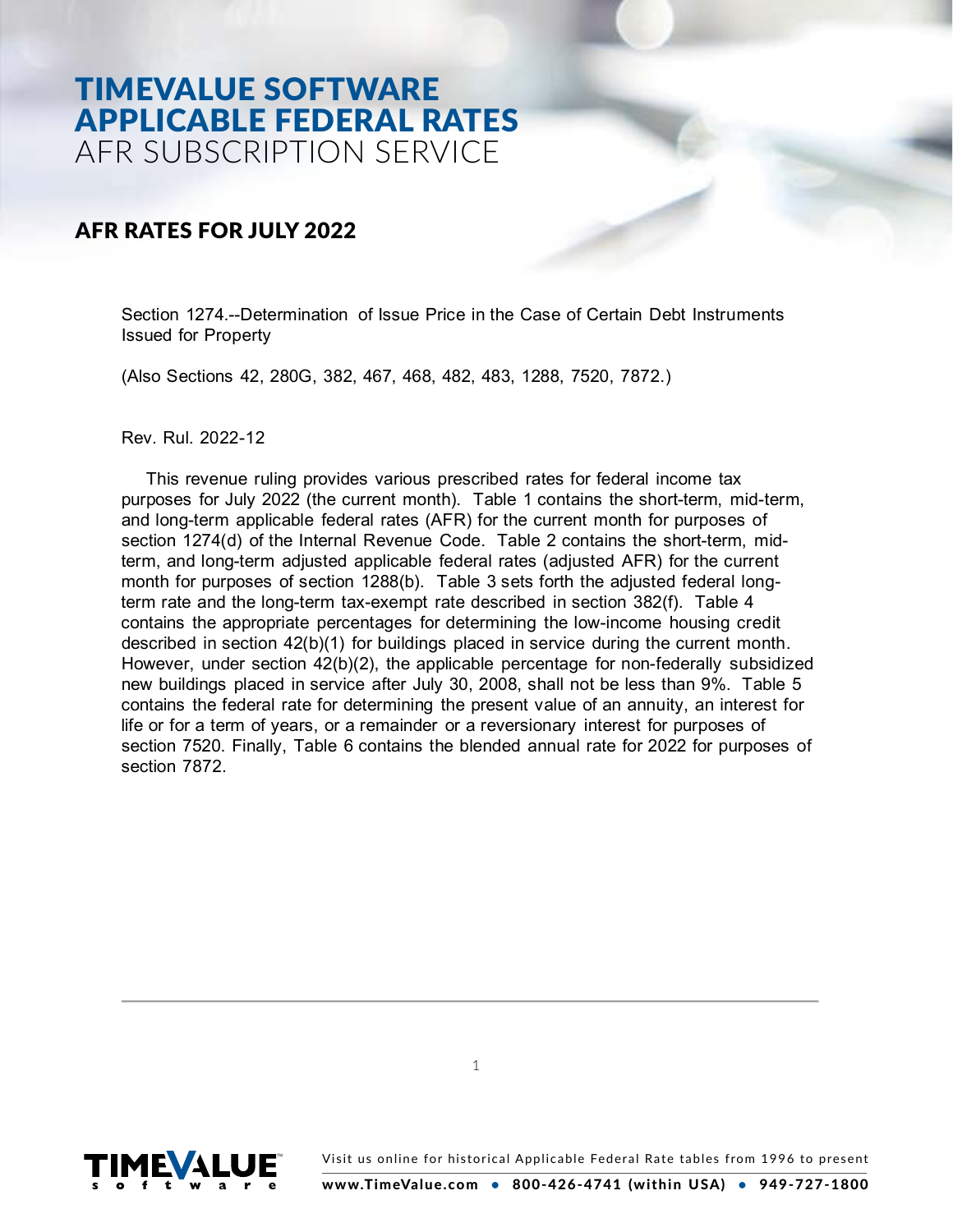# TIMEVALUE SOFTWARE AFR SUBSCRIPTION SERVICE

## REV. RUL. 2022-12 TABLE 1

## Applicable Federal Rates (AFR) for July 2022

|            | <b>Period for Compounding</b> |                   |           |                |
|------------|-------------------------------|-------------------|-----------|----------------|
|            | Annual                        | Semiannual        | Quarterly | <b>Monthly</b> |
|            |                               |                   |           |                |
|            |                               | <b>Short-term</b> |           |                |
| <b>AFR</b> | 2.37%                         | 2.36%             | 2.35%     | 2.35%          |
| 110% AFR   | 2.62%                         | 2.60%             | 2.59%     | 2.59%          |
| 120% AFR   | 2.85%                         | 2.83%             | 2.82%     | 2.81%          |
| 130% AFR   | 3.09%                         | 3.07%             | 3.06%     | 3.05%          |
|            | Mid-term                      |                   |           |                |
|            |                               |                   |           |                |
| <b>AFR</b> | 2.99%                         | 2.97%             | 2.96%     | 2.95%          |
| 110% AFR   | 3.30%                         | 3.27%             | 3.26%     | 3.25%          |
| 120% AFR   | 3.59%                         | 3.56%             | 3.54%     | 3.53%          |
| 130% AFR   | 3.90%                         | 3.86%             | 3.84%     | 3.83%          |
| 150% AFR   | 4.51%                         | 4.46%             | 4.44%     | 4.42%          |
| 175% AFR   | 5.27%                         | 5.20%             | 5.17%     | 5.14%          |
|            |                               | Long-term         |           |                |
| <b>AFR</b> | 3.22%                         | 3.19%             | 3.18%     | 3.17%          |
| 110% AFR   | 3.54%                         | 3.51%             | 3.49%     | 3.48%          |
| 120% AFR   | 3.87%                         | 3.83%             | 3.81%     | 3.80%          |
| 130% AFR   | 4.19%                         | 4.15%             | 4.13%     | 4.11%          |
|            |                               |                   |           |                |

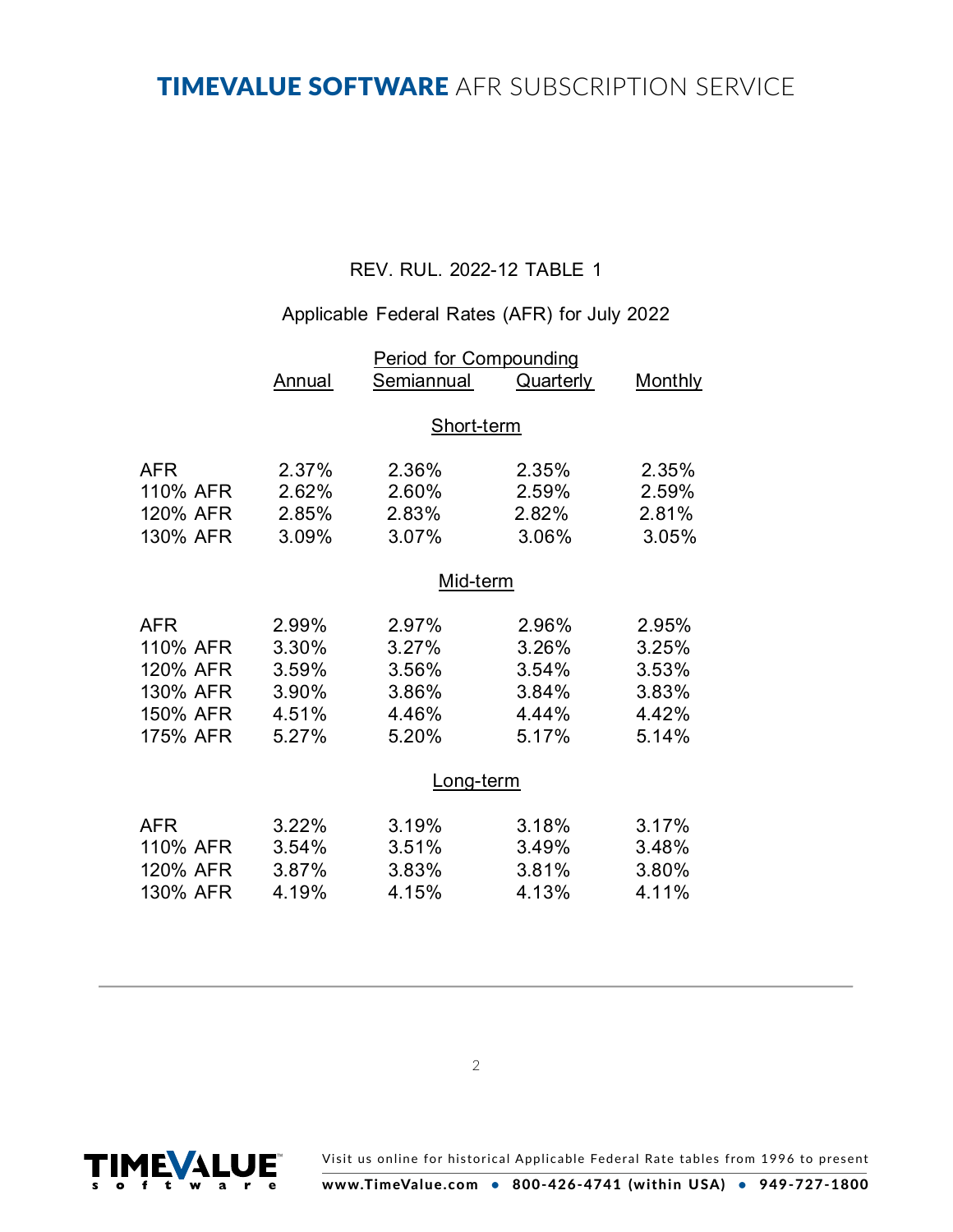# TIMEVALUE SOFTWARE AFR SUBSCRIPTION SERVICE

## REV. RUL. 2022-12 TABLE 2

### Adjusted AFR for July 2022

|                            | Annual | Period for Compounding<br>Semiannual | Quarterly | Monthly |  |
|----------------------------|--------|--------------------------------------|-----------|---------|--|
| Short-term<br>adjusted AFR | 1.80%  | 1.79%                                | 1.79%     | 1.78%   |  |
| Mid-term<br>adjusted AFR   | 2.27%  | 2.26%                                | 2.25%     | 2.25%   |  |
| Long-term<br>adjusted AFR  | 2.43%  | 2.42%                                | 2.41%     | 2.41%   |  |

#### REV. RUL. 2022-12 TABLE 3

#### Rates Under Section 382 for July 2022

| Adjusted federal long-term rate for the current month                                                                                                                                | 2.43% |
|--------------------------------------------------------------------------------------------------------------------------------------------------------------------------------------|-------|
| Long-term tax-exempt rate for ownership changes during the<br>current month (the highest of the adjusted federal long-term<br>rates for the current month and the prior two months.) | 2.43% |